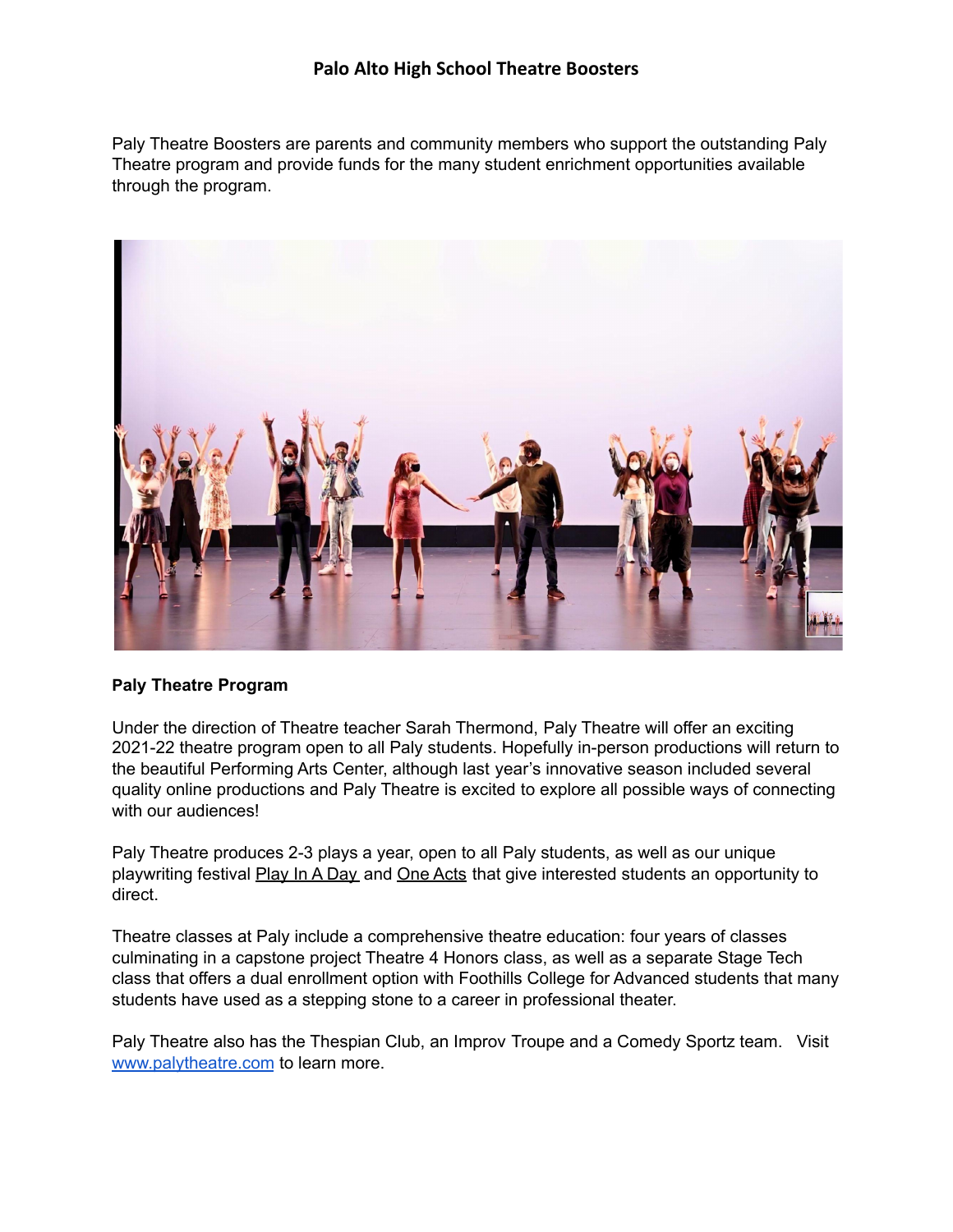# **Palo Alto High School Theatre Boosters**

Save the date of Tuesday, September 14 at 7pm for the annual *Drama & Desserts* evening to learn more about the program and upcoming season.

The Paly Theatre program is only minimally funded by PAUSD. The Boosters are **crucial** in funding:

- Classroom enrichment workshops and guest lecturers
- Purchase and rental of professional sound, lighting and projection equipment for performances
- Outside experts to work directly with students on lighting, sound engineering, carpentry and scenery painting
- Stage combat and dialect coaches
- Scholarships for the Annual Gunn/Paly trip to the Oregon Shakespeare Festival in Ashland and California State Thespian Festival
- Young Playwrights' Project from TheatreWorks
- Professional development opportunities for theatre staff

## **Support Paly Theatre to be part of our** *award-winning theatre community:*

- **Patron** contributions of \$500 and higher get a program acknowledgement for all shows and *two free in-person tickets*
- **Producer** contributions of \$250 and higher get a program acknowledgement for the first show of the school year
- *All* donations are appreciated and put to use directly in Paly Theatre programs.

Please help our Theatre Department produce quality productions for our community and memorable experiences for our Thespian students through your donation to the Paly Theatre Boosters, a 501(c)(3) nonprofit organization (Tax ID 51-0486309).

*Your contributions are not required for your student's participation in this activity in any way and are entirely voluntary. Your valuable contributions help Paly go beyond the basics in providing enhanced student experiences.*

## **Join the Boosters:**

Just fill out the form and pay online below.

#### **Become a Paly Theatre Booster**

| First Name* required         |  |
|------------------------------|--|
| Last Name* required          |  |
| <b>Street Address</b>        |  |
| <b>Street Address Line 2</b> |  |
| City                         |  |
| <b>State</b>                 |  |
| Zip Code                     |  |